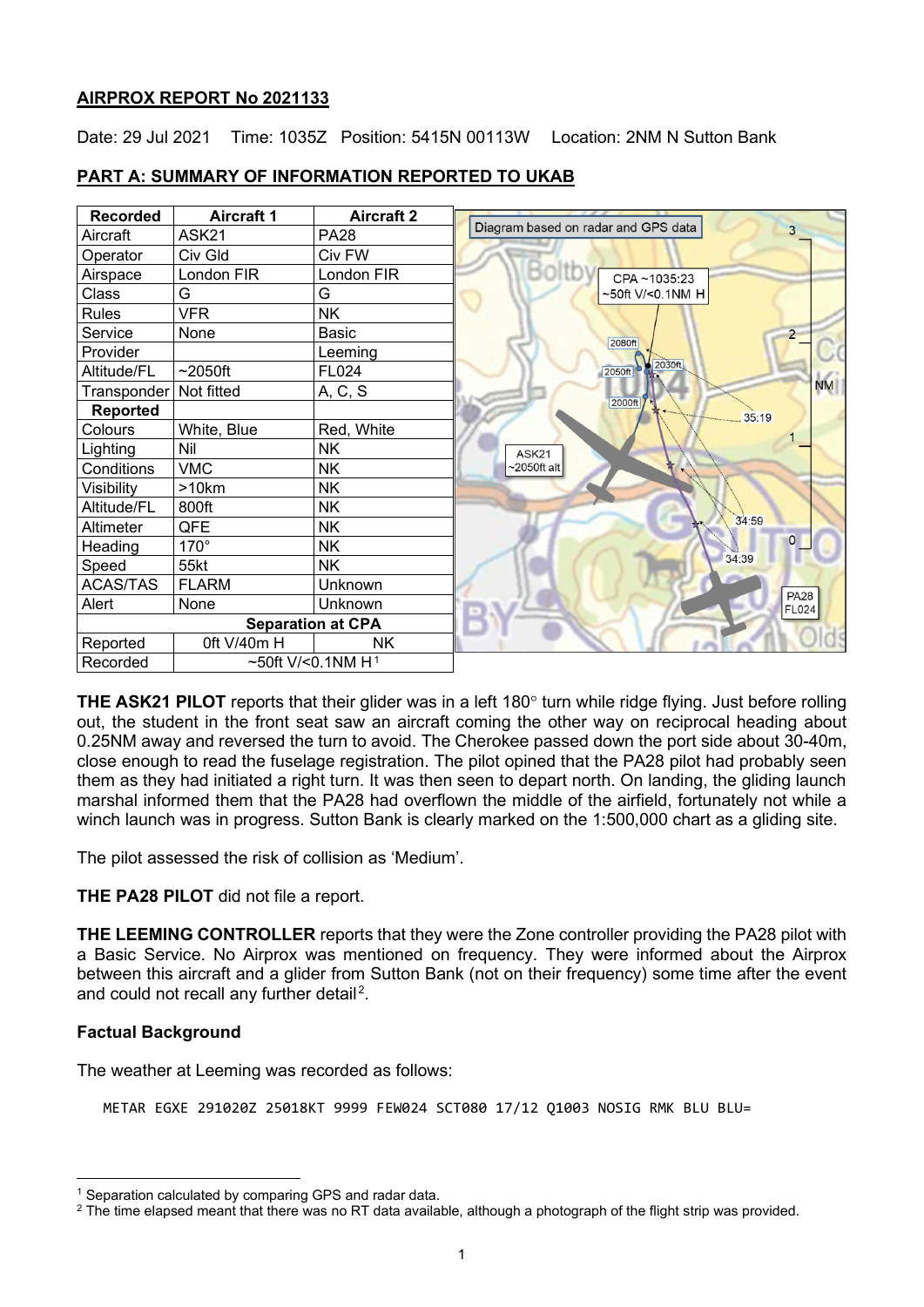# **Analysis and Investigation**

### **UKAB Secretariat**

Analysis of the NATS radars showed the PA28, squawking 0401 (Leeming) transited through the area at FL024. The PA28 pilot did not submit a report, however, the Leeming flight strip indicated that the PA28 was flying on a pressure setting of 999hPa and therefore was at an altitude of approximately 2000ft. At Figure 1, a primary contact, probably the glider, could be seen, but this faded from radar. CPA most likely occurred around 1035:23, the PA28 could be seen to turn right and a comparison with the GPS track provided by the glider pilot indicated that the glider was in the vicinity at that time.





Figure 1: 1034:28 Figure 2: 1035:23 probable CPA

The ASK21 and PA28 pilots shared an equal responsibility for collision avoidance and not to operate in such proximity to other aircraft as to create a collision hazard.<sup>[3](#page-1-0)</sup> If the incident geometry is considered as head-on or nearly so then both pilots were required to turn to the right. [4](#page-1-1)

### **Comments**

### **BGA**

With the reported wind, conditions would have been ideal for ridge soaring on westerly facing slopes, such as at Sutton Bank. Gliders are likely to be found over or just in front of the crest of a ridge, where the rising air is, although they can drift back if there are thermals to climb in. In lighter winds, hang gliders and/or paragliders could be expected to join them. 500-1000'+ above the ground is not uncommon, but lower in marginal soaring conditions.

As sailplanes will be 'beating' across the slope in order to stay in the lift area, most encounters will be close to head on where they will be most difficult to spot. It would be wise not to track directly along a ridge line at low level, especially when within a mile or two of a gliding site.

Directly overflying an active gliding site, unannounced, at circuit height is a highly risky undertaking, especially when winch launching is being used. Gliding sites are shown on air charts, both paper and digital, with clear representation of the altitude wire launches can reach.

<span id="page-1-0"></span><sup>3</sup> (UK) SERA.3205 Proximity.

<span id="page-1-1"></span> $4$  (UK) SERA.3210 Right-of-way (c)(1) Approaching head-on.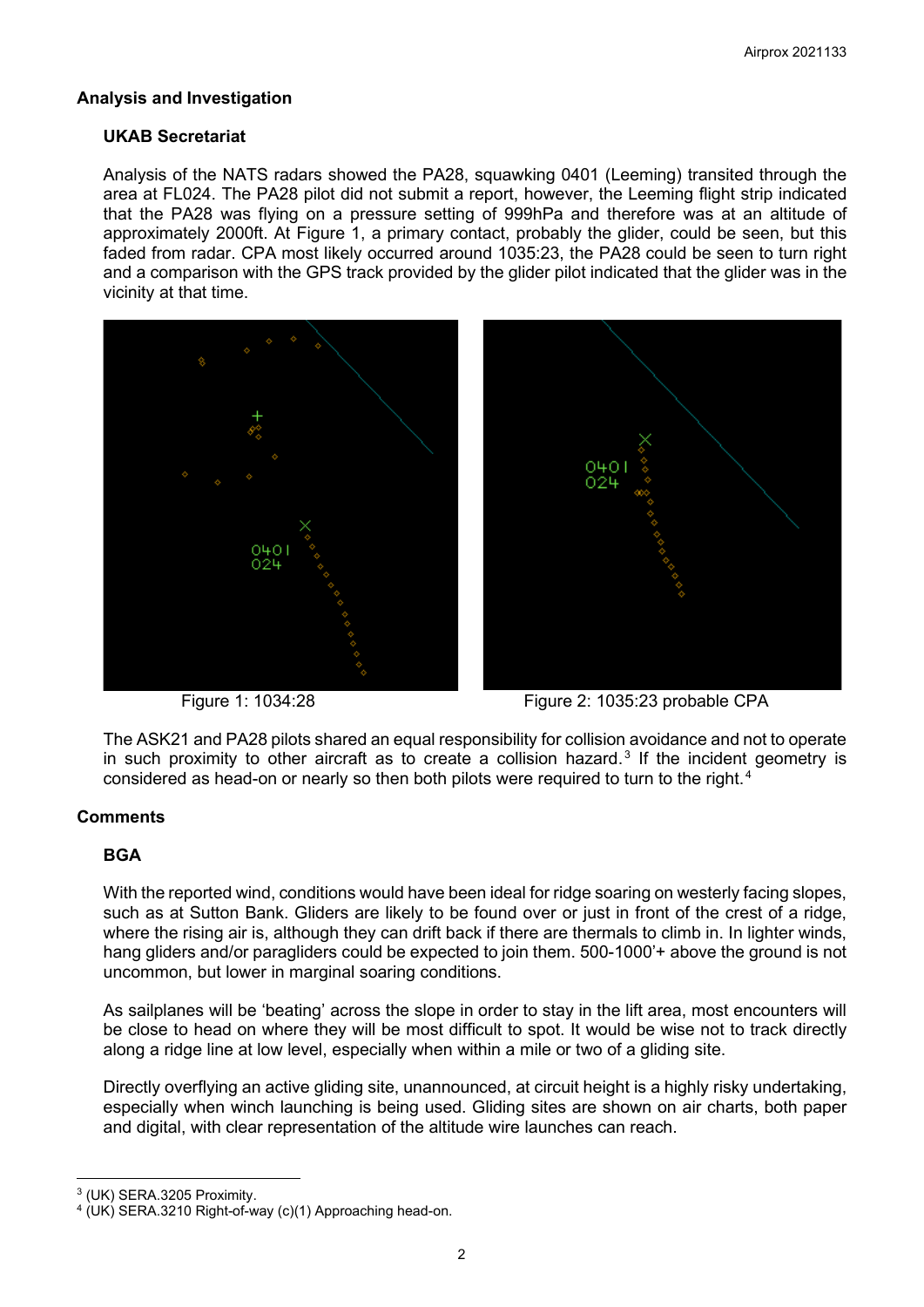It is most unfortunate that the PA28 pilot has chosen not to file a report, as it would be helpful to understand why they chose to route as they did in order to assist others in not making the same mistake.

#### **Summary**

An Airprox was reported when an ASK21 and a PA28 flew into proximity 2NM north of Sutton Bank at around 1035Z on Thursday 29<sup>th</sup> July 2021. The ASK21 pilot was operating under VFR in VMC and was not in receipt of an ATS. The PA28 pilot was in receipt of a Basic Service from Leeming.

#### **PART B: SUMMARY OF THE BOARD'S DISCUSSIONS**

Information available consisted of reports from the glider pilot, radar photographs/video recordings and the glider's GPS trace and a report from the air traffic controllers' unit involved. Relevant contributory factors mentioned during the Board's discussions are highlighted within the text in bold, with the numbers referring to the Contributory Factors table displayed in Part C.

Due to the exceptional circumstances presented by the coronavirus pandemic, this incident was assessed as part of a 'virtual' UK Airprox Board meeting where members provided a combination of written contributions and dial-in/VTC comments.

The Board first looked at the actions of the glider pilot; they were ridge soaring and as such were operating on a north/south track along the ridge. As they tracked northbound they had no knowledge that the PA28 pilot was behind them, (**CF5**) their FLARM could not detect the PA28 (**CF6**) and consequently they could not have known about the other aircraft until they turned and saw it as they began to roll out on heading (**CF7**). Although they saw the other aircraft late, they did manage to take avoiding action by reversing the turn.

The Board were disappointed that the PA28 pilot did not submit a report. Without it they did not know whether the pilot had not planned properly and so overflew Sutton Bank and into proximity with the glider, or whether they had been blown off-course and weren't aware of their position. Whatever the reason, gliding members noted that when approaching a ridge, pilots should be aware that if gliders are flying in the vicinity, they will be flying along it in order to gain the lift, and by following the ridgeline pilots would only have a head-on or view from behind the glider, making them difficult to spot. Crossing the ridgeline at 90° would make any gliders easier to see. Some members noted that the QNH was low and they wondered whether the pilot thought that at 2400ft they were above the gliding site. However, it was also pointed out that it was clearly marked on the chart that winch launching at Sutton Bank was up to 3000ft. Members noted that GASCo advised avoiding gliding sites by the same margin as CAS, 2NM and 2000ft and this led members to speculate as to whether the PA28 pilot had any electronic navigation system, because they noted that most would give a warning as the pilot approached. However, without knowing the full details members felt they could not attribute a contributory factor to poor pre-flight planning, although they urged pilots to take the time to fully prepare for all flights and to consider what actions to take if pilots found themselves unexpectedly off course. Whatever the reasons for getting into that position, the PA28 pilot had flown over Sutton Bank at an altitude below the winch launch altitude (**CF2**) and did not appear (given the radar track) to have taken any action to avoid it (**CF3**), or call on the Sutton Bank frequency to advise of their position (**CF4**). It was known from the Leeming flight strip that the PA28 had got airborne from an airfield based in the north-east and so members thought that the pilot should have had some generic knowledge that there would be gliders in the area, given that Sutton Bank was so well known and easy to spot with the White Horse on the hillside (**CF5**). The glider pilot reported that the PA28 appeared to take avoiding action, and this was backed up by a turn on the radar just after CPA, so members thought it likely that the PA28 saw the glider late (**CF7**).

The Board heard from SATCO Leeming that the controllers were very aware of Sutton Bank and that there was a good working relationship between RAF Leeming and the gliding club and that the club attended the regional airspace working group meetings organised by Leeming. As a consequence, Leeming based aircraft were required to avoid the gliding site by 2NM and 5000ft. Furthermore, controllers were trained to call Sutton Bank to any transiting pilots who were routing close by and that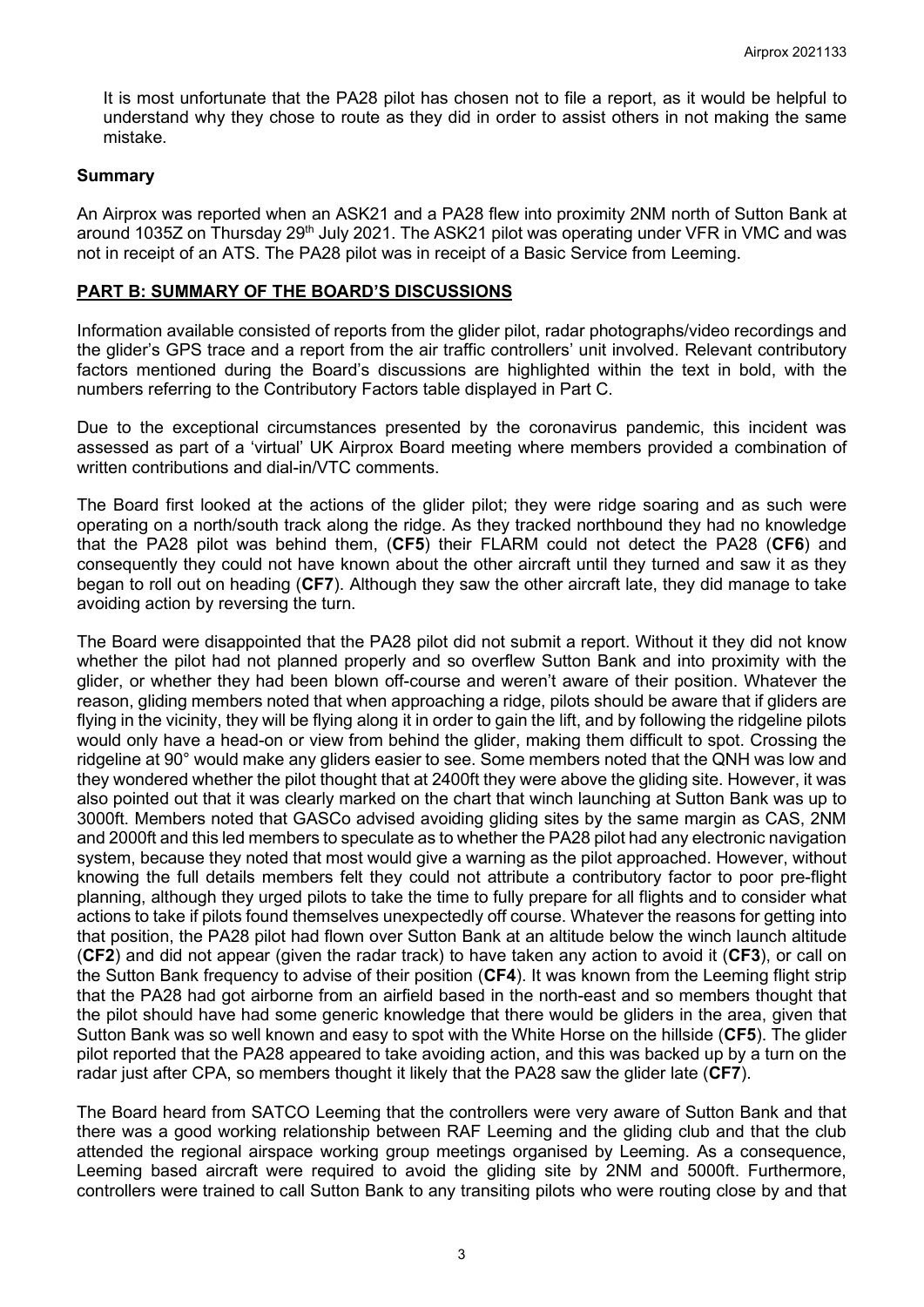if they thought an aircraft might be routing directly through it, they should instruct the pilot to call on the Sutton Bank frequency. Unfortunately, without the RT, it was not known whether this was done on this occasion, but anyway, because the PA28 was only receiving a Basic Service, the controller was not required to monitor the aircraft on radar (**CF1**).

When determining the risk, members took into consideration the report from the glider pilot and the comparison of the GPS with the radar. They noted that although the glider pilot saw the PA28 late, as they were in a turn onto south, they did manage to take avoiding action and believed that the PA28 pilot also turned away. Consequently, members agreed that safety had been much reduced, with avoiding action taken at the last minute to avoid a collision; Risk Category B (**CF8**).

# **PART C: ASSESSMENT OF CONTRIBUTORY FACTORS AND RISK**

#### Contributory Factors:

|              | 2021133                                                        |                                                      |                                                                                                                                                          |                                                                               |  |  |  |  |
|--------------|----------------------------------------------------------------|------------------------------------------------------|----------------------------------------------------------------------------------------------------------------------------------------------------------|-------------------------------------------------------------------------------|--|--|--|--|
| CF           | Factor                                                         | <b>Description</b>                                   | <b>ECCAIRS Amplification</b>                                                                                                                             | <b>UKAB Amplification</b>                                                     |  |  |  |  |
|              | <b>Ground Elements</b>                                         |                                                      |                                                                                                                                                          |                                                                               |  |  |  |  |
|              | • Situational Awareness and Action                             |                                                      |                                                                                                                                                          |                                                                               |  |  |  |  |
| $\mathbf{1}$ | Contextual                                                     | ANS<br>Flight<br>Information<br>Provision            | Provision of ANS flight information                                                                                                                      | The ATCO/FISO was not required to<br>monitor the flight under a Basic Service |  |  |  |  |
|              | <b>Flight Elements</b>                                         |                                                      |                                                                                                                                                          |                                                                               |  |  |  |  |
|              |                                                                | <b>.</b> Tactical Planning and Execution             |                                                                                                                                                          |                                                                               |  |  |  |  |
| 2            | Human<br>Factors                                               | • Aircraft Navigation                                | An event involving navigation of the<br>aircraft.                                                                                                        | Flew through promulgated and active<br>airspace, e.g. Glider Site             |  |  |  |  |
| 3            | Human<br>Factors                                               | • Insufficient Decision/Plan                         | Events involving flight crew not<br>making a sufficiently detailed<br>decision or plan to meet the needs<br>of the situation                             | Inadequate plan adaption                                                      |  |  |  |  |
|              | • Situational Awareness of the Conflicting Aircraft and Action |                                                      |                                                                                                                                                          |                                                                               |  |  |  |  |
| 4            | Human<br>Factors                                               | • Lack of Communication                              | Events involving flight crew that did<br>not communicate enough - not<br>enough communication                                                            | Pilot did not request additional<br>information                               |  |  |  |  |
| 5            | Contextual                                                     | • Situational Awareness and<br><b>Sensory Events</b> | Events involving a flight crew's<br>awareness and perception of<br>situations                                                                            | Pilot had no, late or only generic,<br><b>Situational Awareness</b>           |  |  |  |  |
|              | <b>• Electronic Warning System Operation and Compliance</b>    |                                                      |                                                                                                                                                          |                                                                               |  |  |  |  |
| 6            | Technical                                                      | • ACAS/TCAS System Failure                           | An event involving the system<br>which provides information to<br>determine aircraft position and is<br>primarily independent of ground<br>installations | Incompatible CWS equipment                                                    |  |  |  |  |
|              | • See and Avoid                                                |                                                      |                                                                                                                                                          |                                                                               |  |  |  |  |
| 7            | Human<br>Factors                                               | · Identification/Recognition                         | Events involving flight crew not fully<br>identifying or recognising the reality<br>of a situation                                                       | Late sighting by one or both pilots                                           |  |  |  |  |
|              | <b>• Outcome Events</b>                                        |                                                      |                                                                                                                                                          |                                                                               |  |  |  |  |
| 8            | Contextual                                                     | • Near Airborne Collision with<br>Aircraft           | An event involving a near collision<br>by an aircraft with an aircraft,<br>balloon, dirigible or other piloted<br>air vehicles                           |                                                                               |  |  |  |  |

Degree of Risk: B.

Safety Barrier Assessment<sup>[5](#page-3-0)</sup>

<span id="page-3-0"></span><sup>&</sup>lt;sup>5</sup> The UK Airprox Board scheme for assessing the Availability, Functionality and Effectiveness of safety barriers can be found on the [UKAB Website.](http://www.airproxboard.org.uk/Learn-more/Airprox-Barrier-Assessment/)